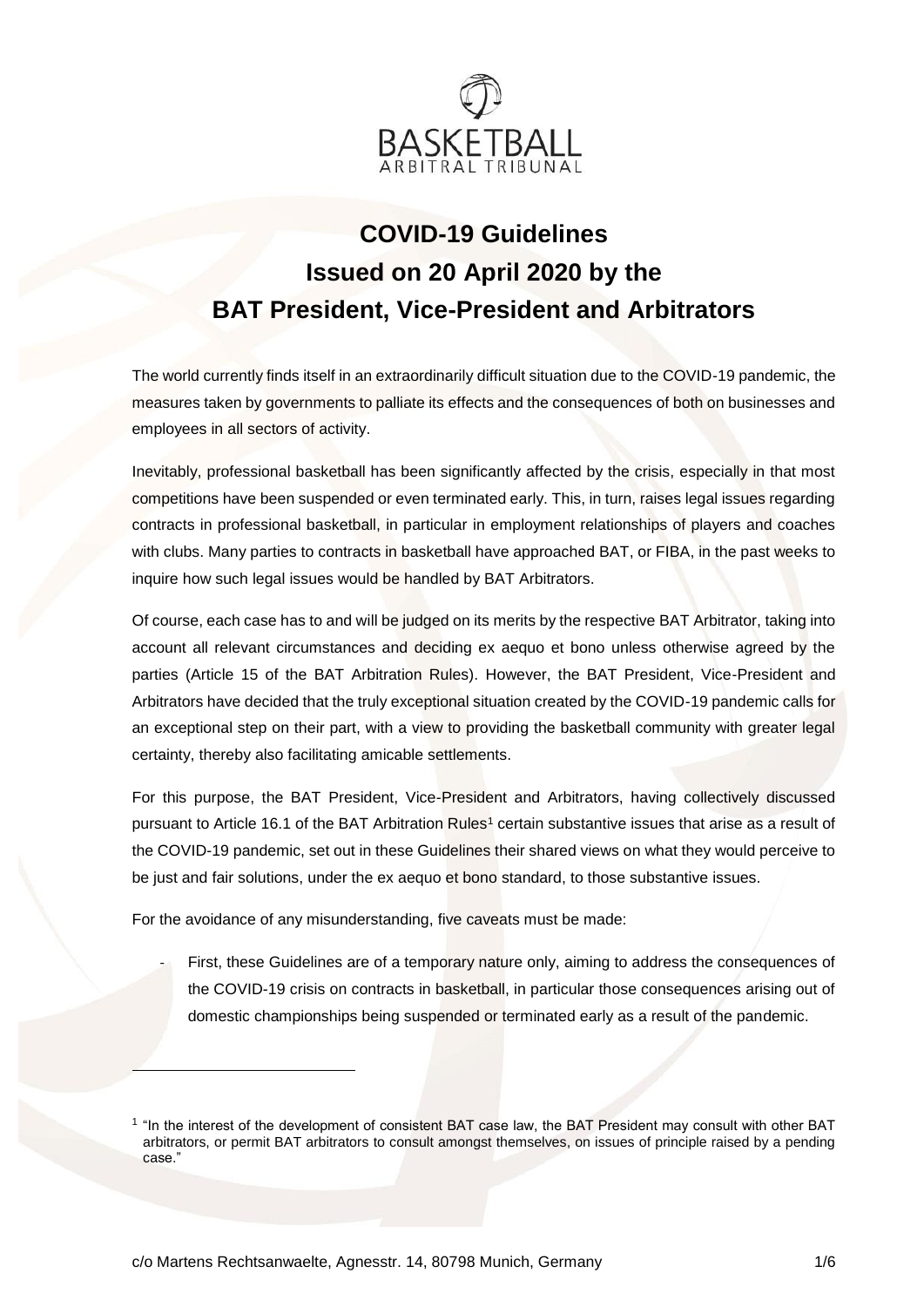

- Second, these Guidelines incorporate principles only, to which there may be exceptions depending on the circumstances of the individual case (including, e.g., applicable public health guidelines).
- Third, these Guidelines merely reflect a consensus reached by the BAT President, Vice-President and Arbitrators in their informal discussions on abstract legal issues. They are not binding rules of mandatory application and, as a matter of course, they do not affect each BAT Arbitrator's liberty of decision in deciding an individual BAT case.
- Fourth, these Guidelines do not amend or substitute for the BAT Arbitration Rules or other rules of procedure governing international arbitrations.
- Fifth, these Guidelines will be constantly reviewed and may be subject to adjustments depending on relevant developments.

That being said, the principles agreed on by the BAT President, Vice-President and Arbitrators are as follows:

# **I. Definition**

1. In these Guidelines, the term "Lockdown Period" refers to the period starting on the date of suspension/termination of the relevant 2019/20 domestic championship and ending on the date on which the championship is resumed, or the original end date if it is not resumed.

# **II. Priority of Amicable Settlements**

- 2. Amicable settlements are the preferred means of resolving disputes arising out of the COVID-19 crisis. Parties are under a duty to renegotiate in good faith the terms of their contract in order to resolve on an amicable basis contractual issues arising from the pandemic.
- 3. Any breach of this duty may be taken into account by the arbitrator when deciding the merits of the case and when deciding on arbitration costs, legal fees and other expenses.
- 4. Absent any general grounds for invalidity, amicable settlements entered into with a view to addressing the consequences of the COVID-19 crisis will be respected by the arbitrator. This is irrespective of whether the contents of the settlement are consistent with the further principles set out below.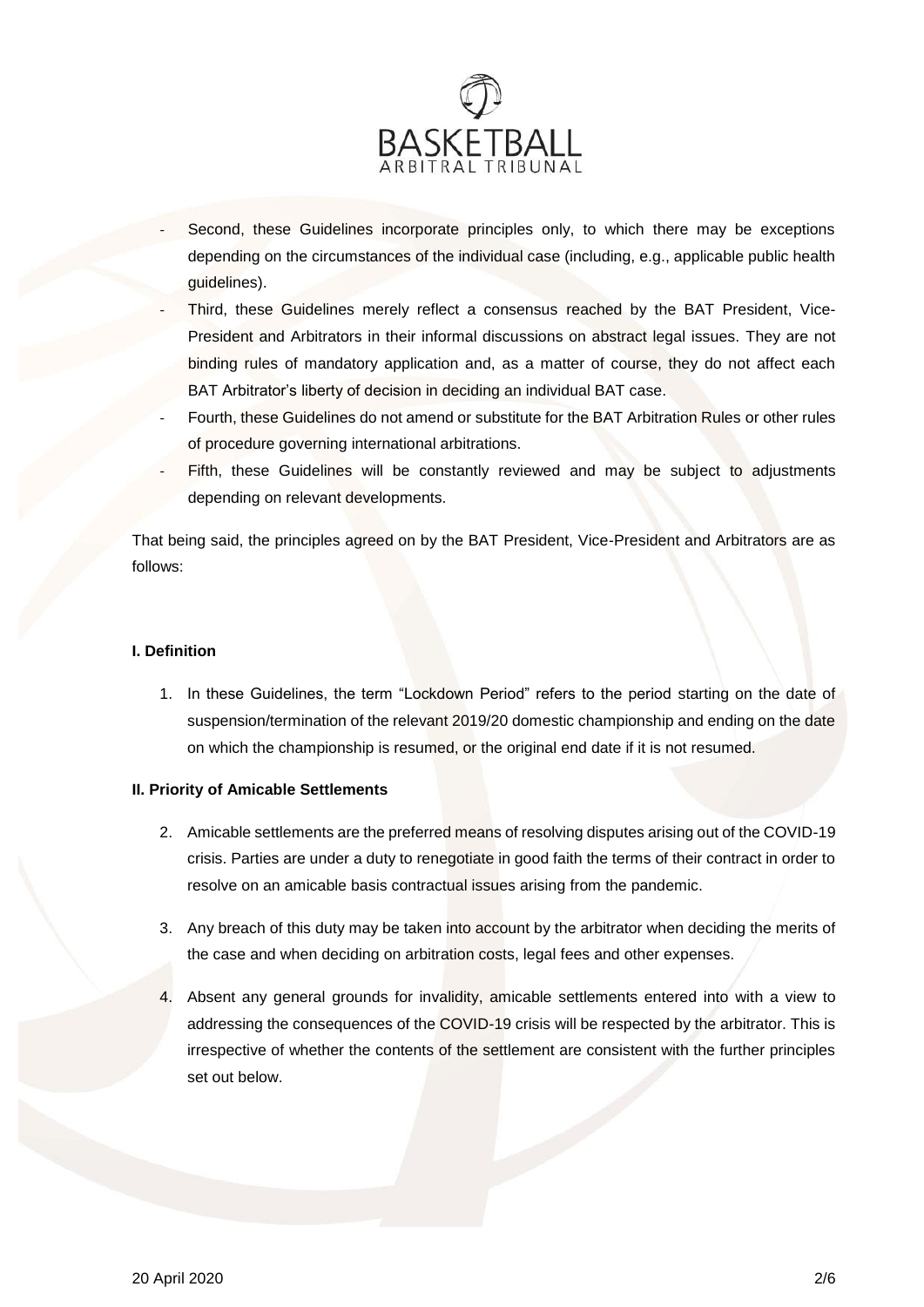

5. Amicable Settlements entered into after the beginning of the Lockdown Period will be rebuttably presumed to have been executed by the parties with a view to addressing the consequences of the COVID-19 crisis.

## **III. New Contracts entered into after the beginning of the Lockdown Period**

6. The principles enshrined in these Guidelines do not apply, in principle, to contracts entered into after the beginning of the Lockdown Period. These contracts will be rebuttably presumed to have taken into account the effects of the COVID-19 crisis. The same applies, in principle, to contracts that have been extended either by agreement of the parties or unilaterally by the club after the beginning of the Lockdown Period.

## **IV. Allocation of risk**

- 7. Clauses simply providing for a "fully guaranteed" or "no-cut" contract do not allocate economic risks associated with the COVID-19 crisis to any of the parties to the contract.
- 8. The consequences of the COVID-19 crisis cannot be allocated to one of the parties only, absent any clear contractual language stipulating otherwise for events sufficiently similar to the current pandemic and its consequences on basketball competitions. Without such clear language in the contract, the adverse consequences of the COVID-19 crisis shall be shared by both parties according to their respective circumstances. Conversely, where the contract contains clear language on how to allocate risks such as the COVID-19 pandemic, the arbitrator will only depart from such agreement, in accordance with established BAT jurisprudence, if the effects of such risk allocation would be grossly inequitable.

## **V. Termination and term of contracts**

- 9. The principle of pacta sunt servanda shall be generally upheld in a manner consistent with the standing jurisprudence of the BAT in times of the COVID-19 crisis. Consequently, a contract is not automatically terminated because of the pandemic. Neither does the COVID-19 crisis give either party just cause to unilaterally terminate the contract.
- 10. If the contract has been terminated by either party before the Lockdown Period, it will be rebuttably presumed that the contract was not terminated because of the COVID-19 crisis. In such case, the standing jurisprudence of BAT related to lawful/unlawful termination will apply.
- 11. When calculating damages for any unlawful termination not related to the COVID-19 crisis, the arbitrators will, in principle, not take into account the hypothetical impact that the COVID-19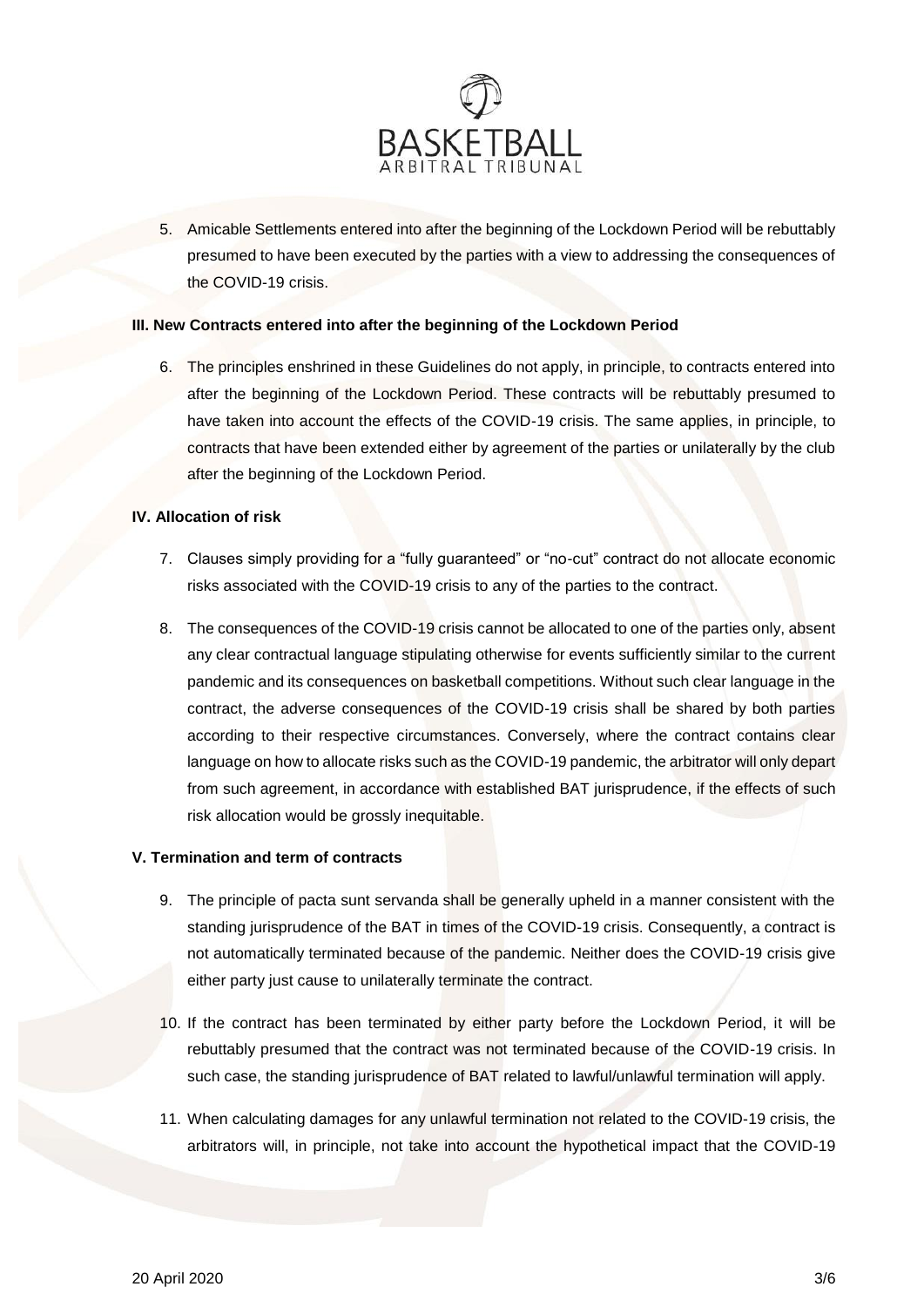

crisis would potentially have had on the contract had it run its normal course. In particular, in case of any unlawful termination by a club that is unrelated to the COVID-19 crisis, the Guidelines on reductions of players' and coaches' salaries (no. 16 below) shall, in principle, not apply to the calculation of damages or outstanding remunerations under the contract. The onus of proof that the Guidelines exceptionally apply for reasons of equity shall be on the respective club. Elements that may be taken into account in this context are, in particular, the nature, the motive and the gravity of the contractual breach committed, the vicinity of the breach to the Lockdown Period and the behavior of the parties subsequent to the breach. In case there are reasons to deviate from the above principle, i.e. non-application of the Guidelines, preference should be given to deferring the maturity of some of the claims to the beginning of the 2020/21 season.

- 12. If a domestic championship extends its 2019/20 season beyond the original end date to compensate (at least partially) for the Lockdown Period, the contracts between its participating clubs and their players and coaches will remain in force until the date of the last match of the respective club for that season, unless it is clear from the contract that the parties had intended for the contract to expire before the end of the (original) 2019/2020 season, or unless it would otherwise be grossly inequitable.
- 13. If, before the Lockdown Period, a player or coach has entered into a contract for the 2020/21 season with another team and the extended term (no. 12 above) of his or her contract for the 2019/20 season results in both contracts overlapping in time, the player/coach, the old club and the new club shall seek in good faith to solve the problem by amicable settlement, taking account of the interests involved in a proportionate and equitable manner.

## **VI. Effects on the contractual obligations of clubs**

During the Lockdown Period, a club's contractual obligations towards its coaches/players shall be adapted as follows:

- 14. *Amenities* (such as car, housing, meals, health insurance): The Club shall continue to provide any amenities as provided for under the contract, provided that the player is making use of them in good faith, is dependent on them and to the extent they are proportionate.
- 15. *Bonuses*: Bonuses that fell due before the Lockdown Period continue to be owed, but their maturity shall be deferred to the beginning of the 2020/21 season in the relevant domestic championship. No bonuses shall accrue during the Lockdown Period. No bonuses shall accrue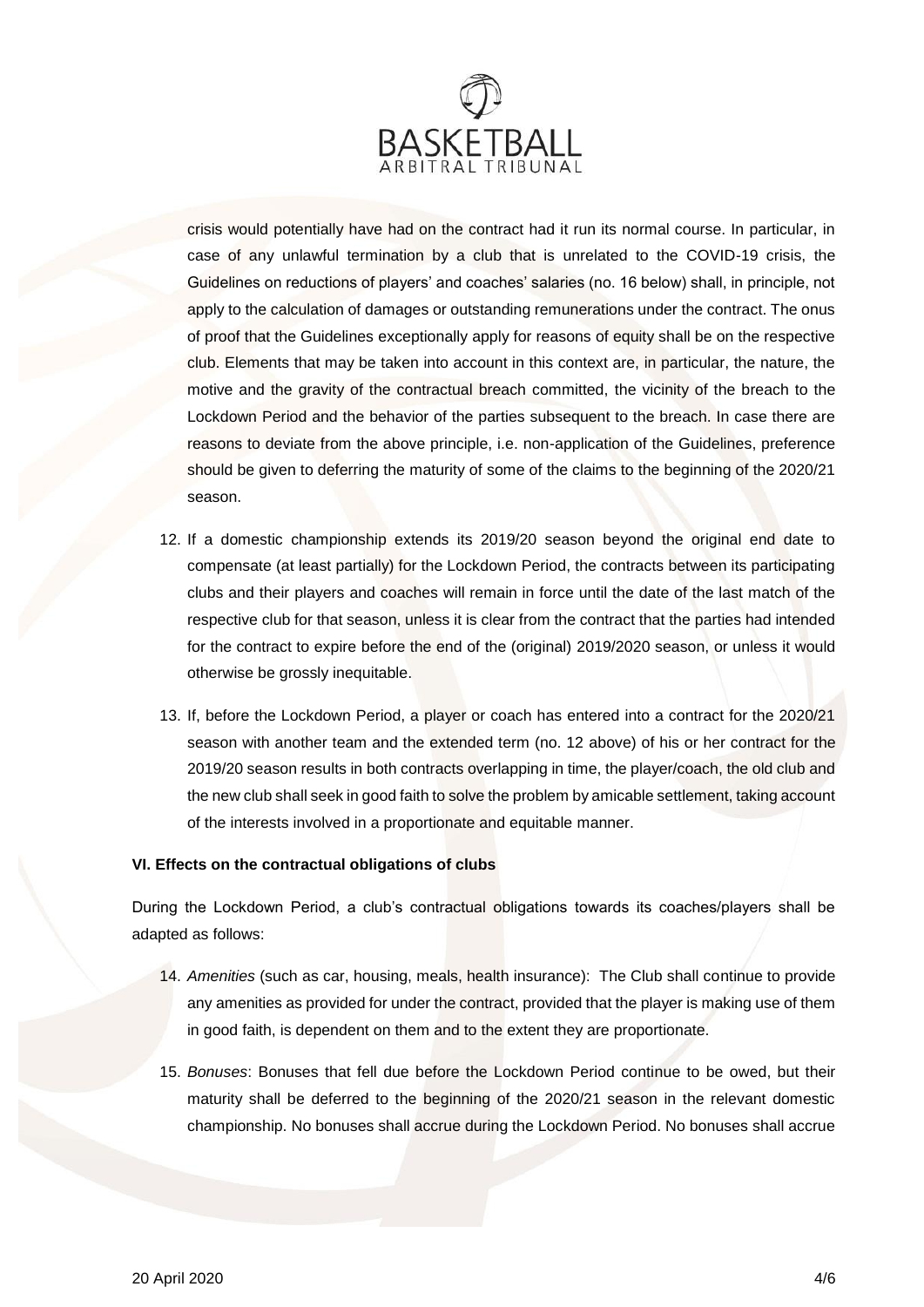

based on the placement of the club in its domestic and international championships for the 2019/20 season unless the relevant championship is completed after the Lockdown Period.

- 16. *Salaries*: The obligation of clubs to pay salaries to players and coaches must be adapted to take into account that
	- during the Lockdown Period, the players' and coaches' obligation to provide services is largely suspended (see no. 18, 19 below for players) and that
	- the COVID-19 crisis has disrupted the financial framework and presumptions based on which the contracts were executed between the parties.

Based on the above considerations, it is fair and just that the obligation of the club to pay salaries during the Lockdown Period be subject to a general reduction as follows:

a) The size of the salary reduction will depend on the player's/coach's monthly salary, with the following scale guiding the arbitrators' assessment of the equitable reduction:

| First EUR up to EUR 2,500/month     | Reduction by 0-20%               |
|-------------------------------------|----------------------------------|
| Every EUR exceeding EUR 2,500/month | Reduction by 50% as a starting   |
|                                     | point, but subject to adjustment |
|                                     | upwards or downwards<br>(see     |

When deciding the precise percentages to apply in an individual case, the arbitrator will take into account in particular the following (non-exhaustive) criteria:

below)

- the overall amount of the salary, keeping in mind that, in principle, lower salaries shall be submitted to a lower reduction than higher salaries;
- the financial situation of the club as a result of the COVID-19 crisis;
- the individual circumstances of the player/coach, in particular his or her reasonable living costs and the extent to which he or she is financially responsible also for others;
- whether the parties have complied with their duty pursuant to no. 2 above of these Guidelines and, more generally, have acted in good faith. A club will not have acted in good faith if it discriminates against a player/coach compared to its other similarlysituated players/coaches; and
- the principle of proportionality and reasonableness, in particular how the club will use any liquidity saved through the salary reduction.